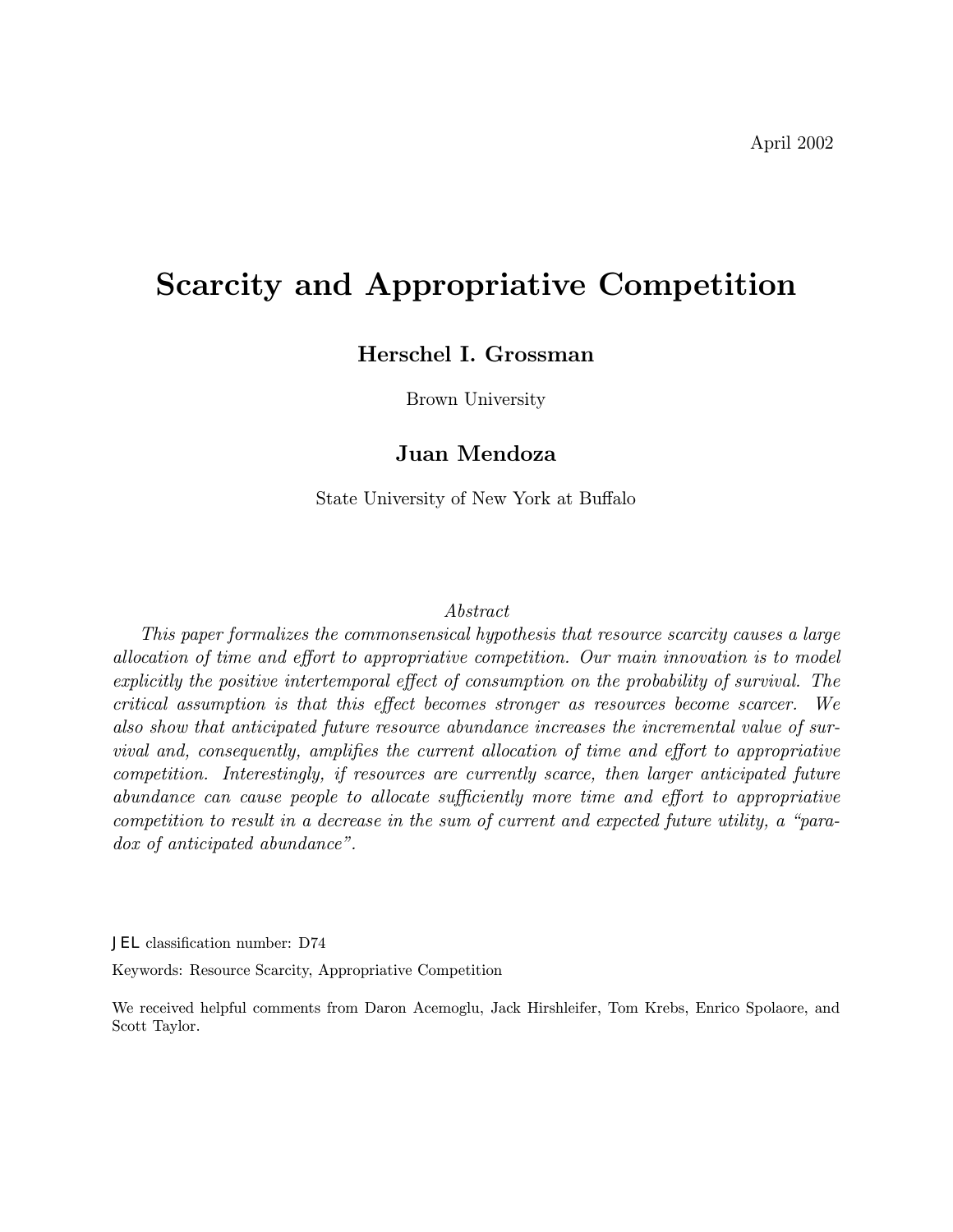As Malthusian pressures depress per capita incomes, it comes to a choice between fighting and starving. (Jack Hirshleifer, 1995, page 44)

Surprisingly, the commonsensical hypothesis that resource scarcity causes a large allocation of time and effort to appropriative competition is not easy to formalize. Notably, although Jack Hirshleifer, who has made seminal contributions to the economic analysis of appropriative competition, acknowledges this commonsensical hypothesis, he does not explicitly model "a choice between fighting and starving".

The essential analytical problem is that it is natural to assume that both the return to time and effort allocated to appropriative competition and the return to time and effort allocated to productive activities depend positively on the resource endowment. But, under this assumption there is no presumption that resource scarcity affects the allocation of time and effort to appropriative competition in one way or the other. Allowing for the allocation of time and effort to leisure activities, as an alternative to both appropriative competition and productive activities, does not by itself resolve this ambiguity, because the resource endowment has offsetting substitution and income effects on the allocation of time to leisure, and we have no reason to presume that one effect or the other is dominant. For example, under the common assumptions that the production of consumables is a Cobb-Douglas function of the resource endowment and the time and effort allocated to productive activities and that utility is a logarithmic function of consumption, the allocation of time and effort to appropriative competition is independent of the resource endowment.<sup>1</sup>

The present paper suggests a modeling innovation that enables us to formalize the hy-

<sup>&</sup>lt;sup>1</sup>Some models in the literature assume that either production or utility is a linear function of the appropriable endowment. Examples include Herschel Grossman (1992) and Kai Konrad and Stergios Skaperdas (1998). With linearity the substitution effect of the appropriable endowment on the allocation of time and effort dominates the income effect. Consequently, these models imply that the allocation of time and effort to appropriative competition is everywhere an increasing function of the appropriable endowment. In these models resource scarcity causes a small allocation of time and effort to appropriative competition.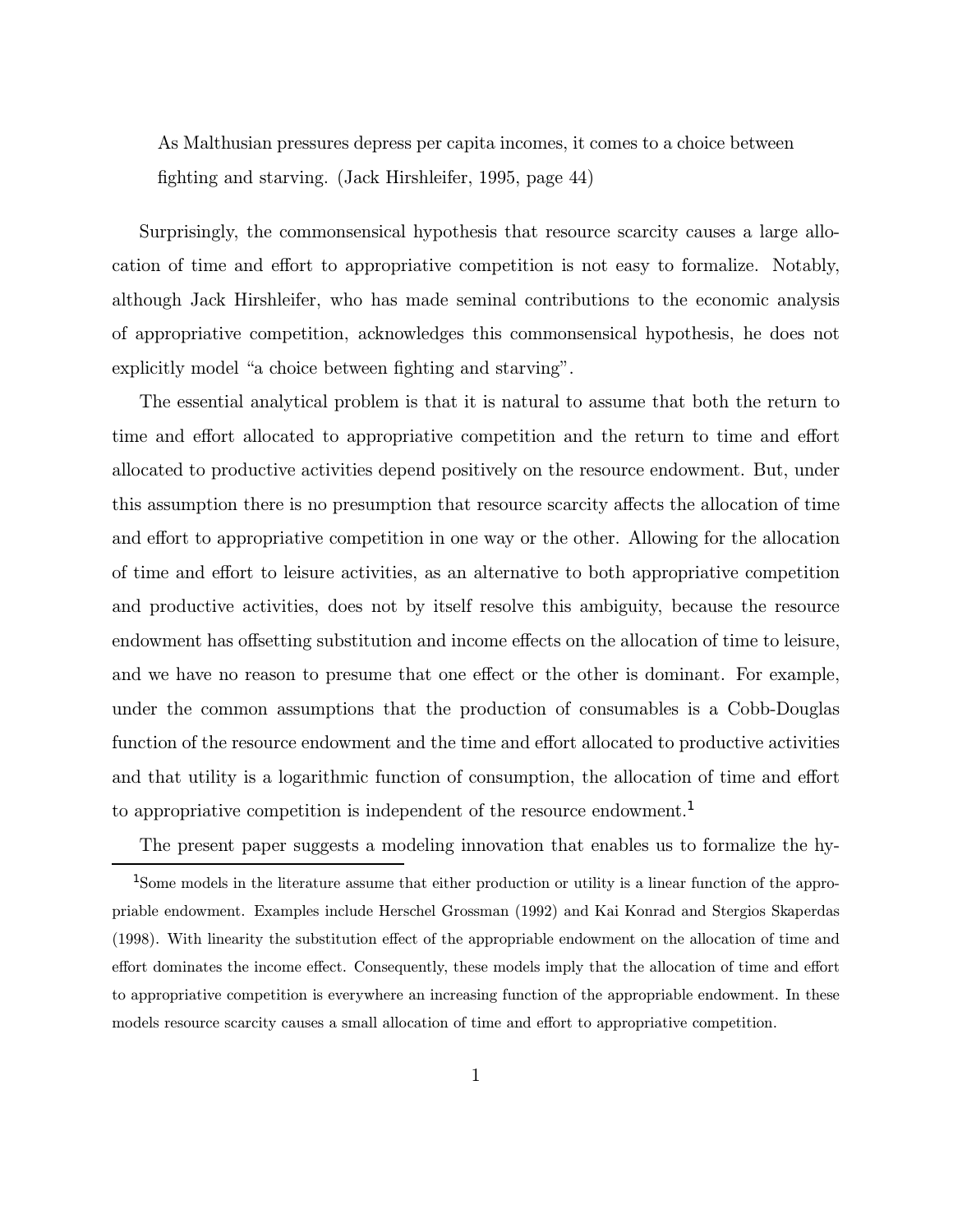pothesis that resource scarcity causes a large allocation of time and effort to appropriative competition. This innovation is to introduce explicitly a positive intertemporal effect of consumption on the probability of survival. The critical assumption is that this effect becomes stronger as resources become scarcer. Given this assumption, in addition to yielding a negative relation between the resource endowment and the amount of time and effort allocated to appropriative competition, our analysis implies that anticipated future resource abundance amplifies the current allocation of time and effort to appropriative competition, and that resource scarcity creates the possibility of a "paradox of anticipated abundance".<sup>2</sup>

#### 1. The Struggle for Survival

The struggle for survival has been for most of history, and even today in many parts of the world continues to be, the first priority of human life. This struggle has pitted both man against nature in an effort to produce the necessities for survival and man against man in an effort to appropriate the resources from which these necessities are produced. This paper focuses on the appropriative aspect of the struggle for survival.

In their fascinating account of the economic history of Easter Island, James A. Brander and M. Scott Taylor (1998) report evidence that, after population on the island had peaked sometime around 1400 A.D., the following century witnessed three forms of socioeconomic decline: Resource scarcity, attributable primarily to the depletion of the stock of coconut palms, resulted in decreasing food consumption. Engagement in the principal leisure activity, which was the carving and erecting of stone statues, also decreased. And, "the island entered a period of violent internecine competition", with even "strong evidence of cannibalism". Brander and Taylor tell us that this evidence supports a historical interpretation that claims

<sup>2</sup>In related work Skaperdas and Constantinos Syropoulos (1996) model a repeated appropriative competition for an appreciating asset. They show that either a larger discount factor or a higher rate of appreciation can result in a larger allocation of resources to appropriative competition. Our analysis differs from their analysis in two ways: First, we consider the recurring arrival of a nonstorable resource. Second, we endogenize the discount factor in the form of a survival probability.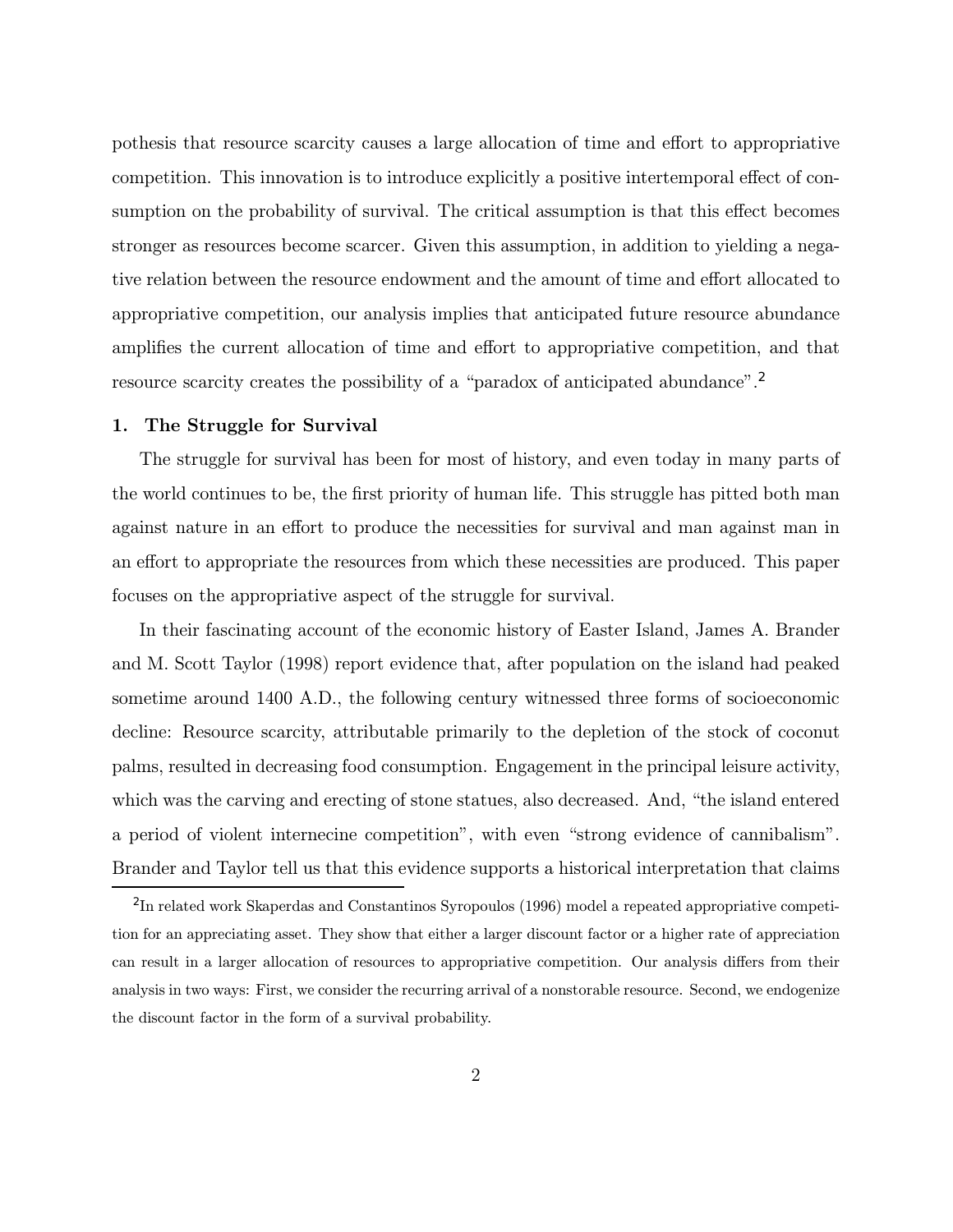that "rather than being the cause of decline, violent conflict is commonly the result of resource degradation and occurs after the civilization has started to decline."

Easter Island, of course, is not a unique example of resource scarcity apparently causing an intensification of appropriative competition. James Tong (1988) provides convincing evidence that periodic famines caused recurring episodes of intense appropriative competition in premodern China. Jack Goldstone (1991) blames the pressure of population on resources for the widespread revolts, a symptom of intensified appropriative competition, that plagued both the Ottoman Empire and the Ming dynasty in the first half of the seventeenth century. Brander and Taylor claim further that the idea that resource scarcity relative to population causes an intensification of appropriative competition is also applicable to modern history, and they offer recent events in Rwanda as an example.<sup>3</sup>

As presented by Brander and Taylor, as well as by Tong and by Goldstone, the idea that resource scarcity causes appropriative competition to become more intense is a purely empirical hypothesis. These authors do not offer a theory that implies this causal link. The present paper develops such a theory.<sup>4</sup>

### 2. Appropriative Competition

Consider a large population of  $n+1$  identical people that receives in each period a positive nonstorable endowment of productive resources. The size of the endowment received in the current period is  $(n+1)E$  units, where  $E \geq 1$ . This endowment, like the fish in the sea

<sup>4</sup>Brander and Taylor develop a theoretical model of the dynamic interaction between population and a resource stock, but their assumptions imply that the allocation of time and effort between leisure activities and resource harvesting, which we can interpret to be a form of appropriative competition, is independent of the size of the resource stock. Tong asserts that his account of appropriative competition in premodern China is consistent with a rational choice model, but he does not formalize such a model.

<sup>3</sup>Michael Renner (1996) provides a more complete account of the effect of increasing population pressure on agricultural land in causing conflict in Rwanda. Renner offers a similar analysis of ongoing conflict in the Mexican state of Chiapas.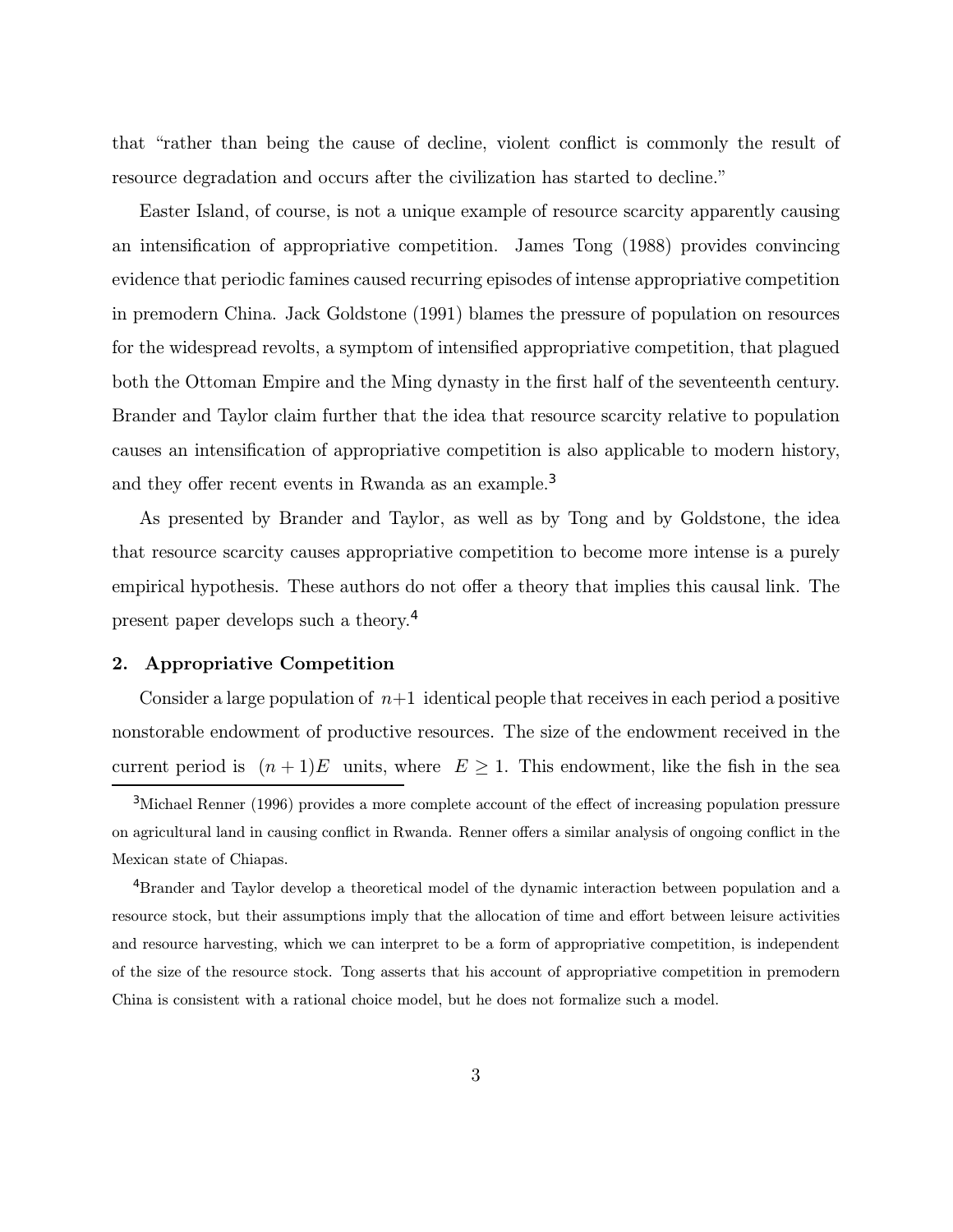or the coconut palms on Easter Island, is initially in a common pool over which the people engage in appropriative competition.<sup>5</sup> Our objective is to understand how the current per capita resource endowment,  $E$ , as well as the anticipated future size of the per capita resource endowment affects the allocation of time and effort to appropriative competition.

To model the outcome of the appropriative competition we specify a standard "contestsuccess function", according to which a person appropriates  $e$  units of resources, where

$$
(1) \qquad \qquad e = \frac{r}{r + nR} \ (n+1)E.
$$

In equation (1) r is the non-negative fraction of his time and effort that this person allocates to appropriative competition, and  $R$  is the fraction of time and effort that other people on average allocate to appropriative competition. Equation (1) says that a person appropriates a fraction of the resources in the common pool that equals the fraction that this person contributes to the total time and effort that the  $n + 1$  people together allocate to the appropriative competition.<sup>6</sup>

For our purposes equation (1) has the following important properties: Given that  $R$  is

<sup>5</sup>Alternatively, individual agents can initially have nonoverlapping claims to the resources that are subject to appropriative competition. In addition, the resources to which individuals have claims can be either alienable, like land or livestock, and, hence, subject to appropriative competition, or inalienable, like human capital. With inalienable resources appropriative competition can take place over the consumables that are produced from the resource endowment. We can show that the main qualitative results that we derive about the effects of resource scarcity on appropriative competition do not depend either on the assumption that the endowment is initially in a common pool or on whether appropriative competition takes place over the productive resources or over the consumables produced from the resources.

<sup>6</sup>Following Hirshleifer (1995) a possible generalization of equation (1) would be to raise r and R to the power  $m, m > 0$ , where m is the "decisiveness parameter". The qualitative implications of the present model are independent of the value of  $m$ . More ambitiously, but with some difficulty, we could introduce differences among people in their ability to appropriate resources. This extension would allow us to consider the possibility that in equilibrium, while some people appropriate more than enough resources for survival, other people appropriate insufficient resources to survive.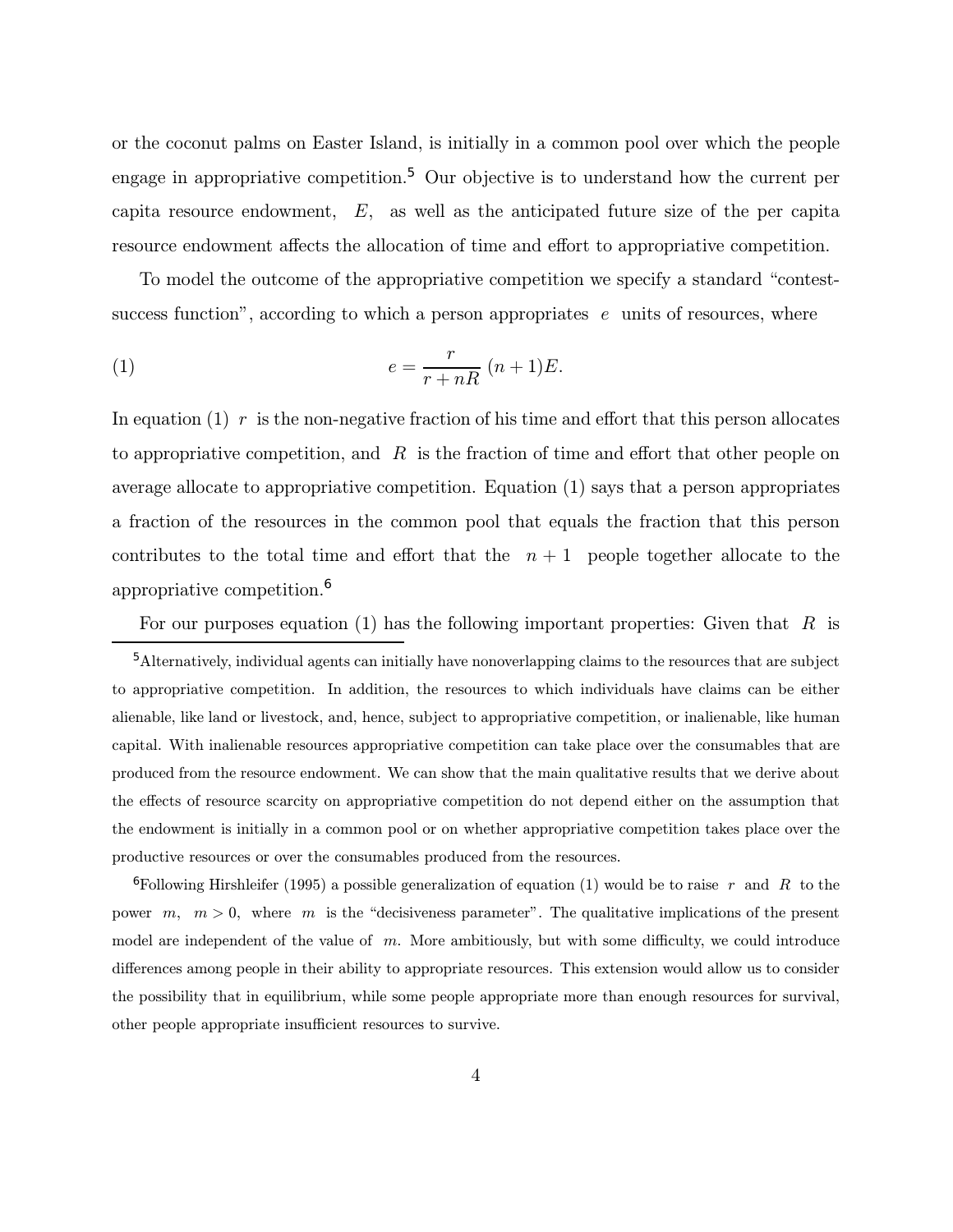positive, e is positive if and only if r is positive. If r equals  $R$ , then e equals  $E$ . Also, e is an increasing concave function of the ratio  $r/R$ .

These properties notwithstanding, equation (1) is a generic black box that does not specify the process of appropriative competition, just as the standard generic production function does not specify the process of production. Our analysis does not distinguish among such disparate appropriative processes as a nonviolent scramble, a division under the threat of force, or a violent struggle. If we wanted to focus on violent conflict, then we could easily extend the analysis to allow appropriative competition to destroy some of the resource endowment or even, as noted below, to cause the death of some of the participants.

Assume for now that a person effortlessly converts his e units of resources into c units of consumables. Later on we extend the analysis to allow for a nontrivial production technology according to which time and effort is required to convert resources into consumables. We also assume that consumables are nonstorable and inalienable.

#### 3. Current Utility and Expected Future Utility

As is standard, we assume that a person maximizes the sum of his current utility and his expected future utility, and that he obtains current utility from both his current consumption and his current leisure, allowing that leisure can be devoted to such activities as the carving and erecting of stone statues. Abstracting from pure time discounting, we specify the maximand, denoted by  $u$ , as

(2) 
$$
u = \alpha \ln(c) + \gamma h + sv + (1 - s)x, \text{ where } \gamma > \alpha > 0.
$$

In equation  $(2)$  a person currently consumes c units of consumables, currently allocates the fraction h of his time and effort to leisure activities, survives to the next period with probability s,  $0 \leq s \leq 1$ , and attaches the value v to survival and the smaller, possibly negative, value x to death. The assumption that the parameter  $\gamma$  is larger than the parameter  $\alpha$  allows the possibility that a person allocates a positive fraction of his time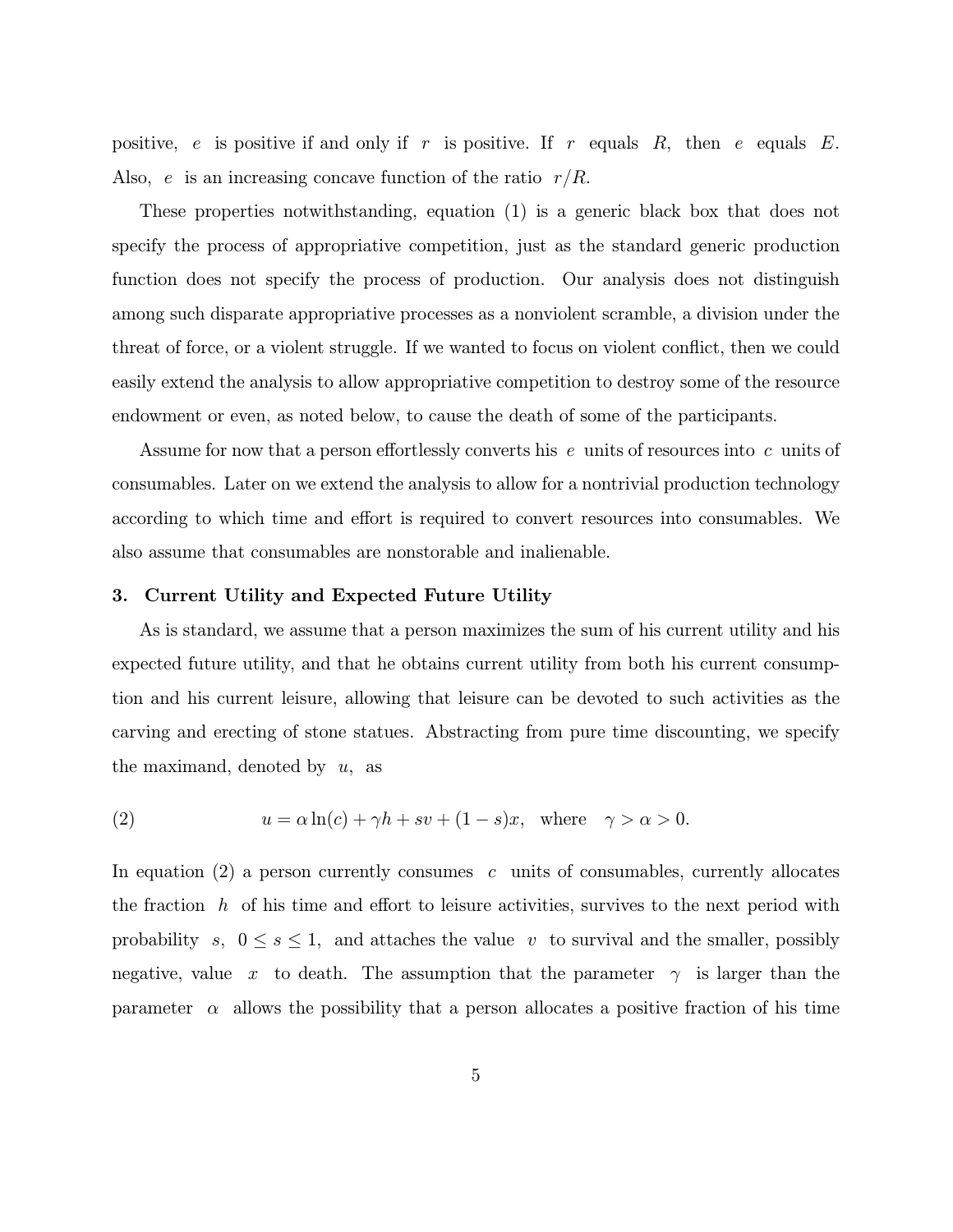and effort to leisure activities.<sup>7</sup>

According to equation (2), u has two components: the sum  $\alpha \ln(c) + \gamma h$ , which represents current utility, and the sum  $sv + (1 - s)x$ , which represents expected future utility. The difference  $v - x$  is the incremental value attached to survival. We treat x as a parameter. The value  $v$  attached to survival equals the discounted value of utility from future consumption and future leisure activity, conditional on surviving until the next period. In choosing how to allocate his current time and effort, a person takes v as given. But, when we analyze the equilibrium allocation of time and effort, we have to recognize that in a steady state  $v$  equals  $u$ .

Given that production is effortless, any time and effort not allocated to appropriative competition is available for leisure activity. Thus, h is equal to  $1 - r$ . Furthermore, the logarithmic function in equation (2) implies that, for a given value of expected future utility, the substitution effect and the income effect of a personís resources on his allocation of time and effort between appropriative competition and leisure activities are exactly offsetting. In this model the dependence of the allocation of time and effort on the resource endowment does not derive from one of these effects being dominant.

As mentioned above, our main innovation is to model explicitly the positive intertemporal effect of consumption on the probability of survival.<sup>8</sup> Specifically, assume that in the range

<sup>&</sup>lt;sup>7</sup>This model assumes that leisure activities use only time and effort. Jared Diamond (1992) tells us that the carving and erecting of stone statues on Easter Island also used productive resources, which were the tree trunks used to roll the statues from the quarries to their platforms and to erect them. With this more complex technology the effect of resource scarcity on the allocation of time and effort to appropriative competition would be amplified.

<sup>&</sup>lt;sup>8</sup>As we have noted, appropriative competition can be nonviolent or violent. Dan Usher (1992, Chapter III) suggests a model of violent appropriative conflict in which the probability of survival depends positively on the level of consumption and, also, negatively on the amount of time and effort that people allocate to appropriative competition. Adding such a dependence to our model would decrease the equilibrium amount of time and effort allocated to appropriative competition.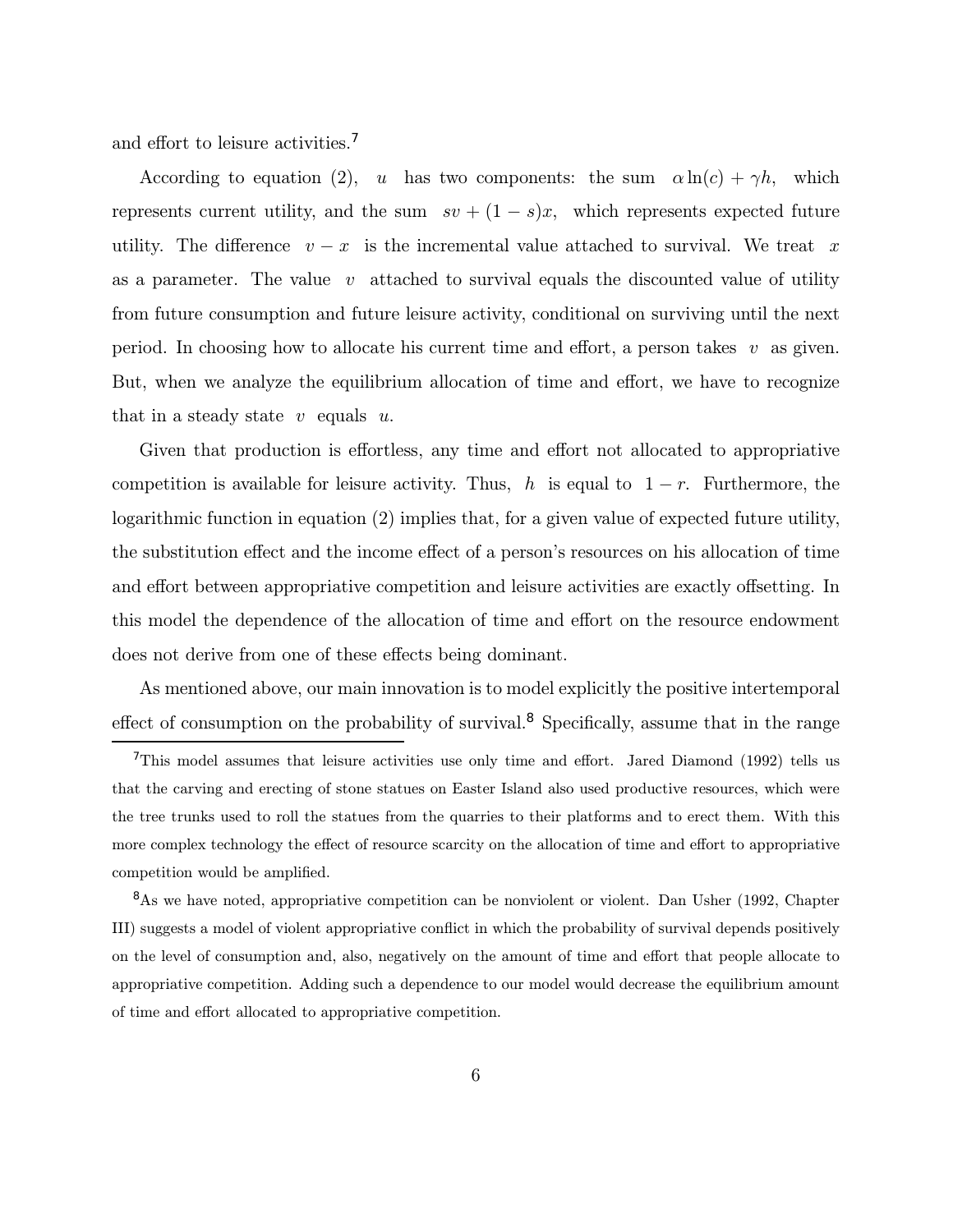of relevant consumption possibilities a personís probability of surviving until the next period depends on his consumption according to

$$
(3) \t s = max{q(c), 0},
$$

where  $q(\underline{c}) = 0$ ,  $q'(c) > 0$ ,  $q''(c) < 0$ ,  $\lim_{c \to \underline{c}} q'(c) = \infty$ , and  $\lim_{c \to \infty} q(c) < 1$ . We also assume that the product  $q'(c)$  c is a decreasing function of c, at least for values of  $q(c)$ that are not close to one.

In equation (3)  $\mathfrak{c}$  is the level of consumption at the threshold of starvation. A person has a positive survival probability if and only if he consumes more than  $c^2$ . We choose units of consumption such that  $c$  is larger than one. Given this choice of units, for any value of c larger than  $c$ , current utility is positive, and in a steady state the incremental value attached to survival is also positive.

For values of c larger than  $c$ , s is an increasing concave function of  $c$ .<sup>10</sup> Also, as c approaches  $c$  from above, the derivative of s with respect to c becomes infinitely large. The assumption that the product  $q'(c)$  c is a decreasing function of c implies that the absolute value of the elasticity of  $q'(c)$  with respect to c, defined as  $-c q''(c)/q'(c)$ , is larger than one. As we shall see, this property is critical for the result that current resource scarcity causes a large allocation of time and effort to appropriative competition.<sup>11</sup>

<sup>&</sup>lt;sup>9</sup>The individual consumption level  $c$  is distinct from the Malthusian concept of subsistence consumption, which Malthus defined in his analysis of population growth to be the average level of consumption at which the death rate equals the birth rate.

<sup>&</sup>lt;sup>10</sup>The assumption that the probability of survival is an increasing function of homogeneous consumption seems appropriate for an economy in which people are engaged in the struggle for survival. In modeling a more affluent economy we might want to distinguish the consumption of necessities, defined as an activity that increases the probability of survival, from the consumption of luxuries, defined as an activity that increases current utility but does not increase the probability of survival.

<sup>&</sup>lt;sup>11</sup>Given that we do not assume that this property necessarily obtains for values of  $q(c)$  that are close to one, the model does not rule out the possibility that a negative relation between the resource endowment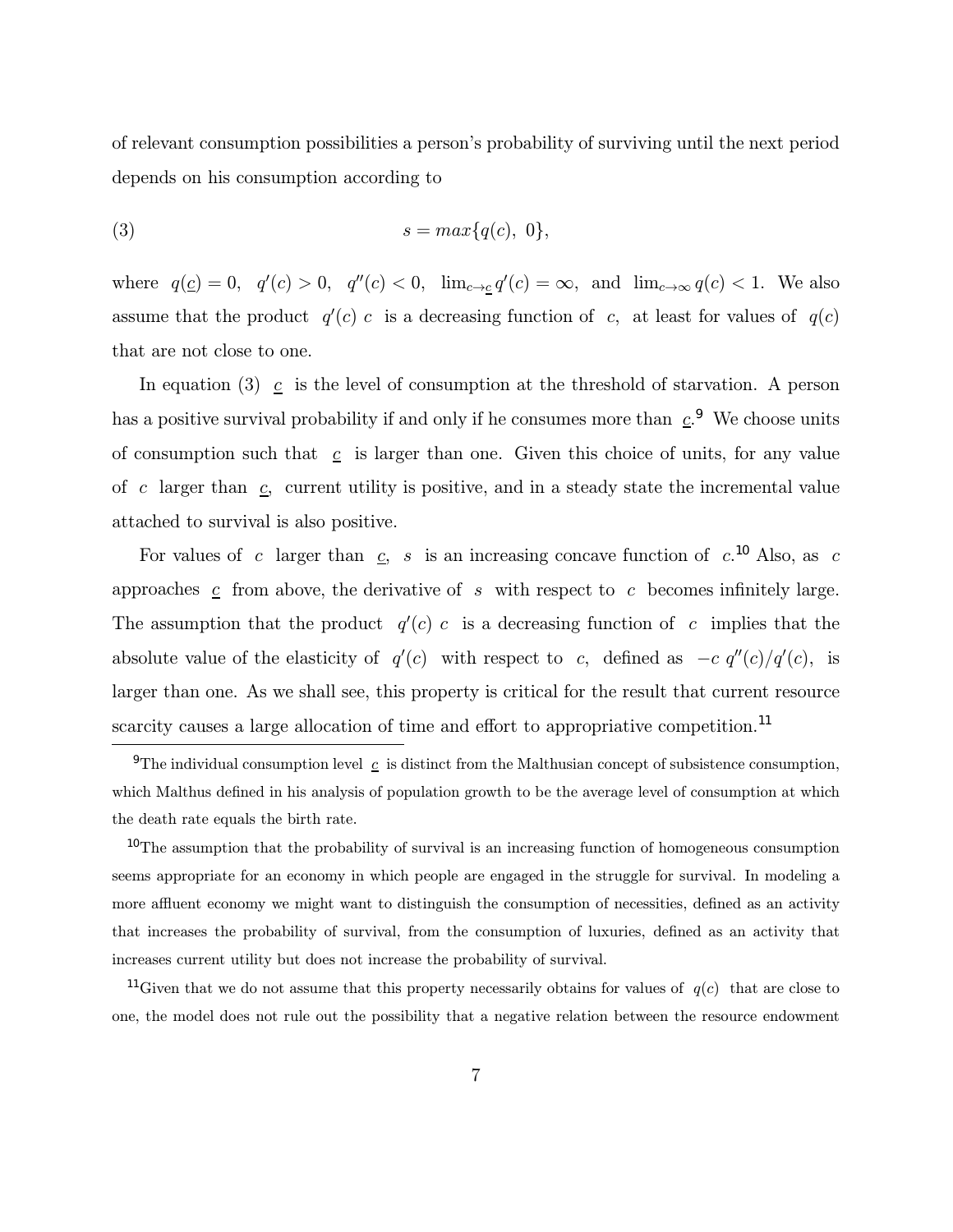#### 4. Allocation of Time and Effort

A person takes  $E$ ,  $R$ , and  $v$  as given and allocates his time and effort between  $r$ and  $h$  to maximize the sum of his current utility and his expected future utility, as given by equation (2), subject to equations (1) and (3). Given  $h = 1 - r$ , the solution to this choice problem is

(4)   
 either 
$$
\frac{du}{dr} > 0
$$
 and  $r = 1$   
or  $\frac{du}{dr} = 0$  and  $r \le 1$ ,

where, assuming that  $e$  is larger than  $c$ , we have

(5) 
$$
\frac{du}{dr} = \frac{\alpha}{c} \frac{dc}{dr} - \gamma + q'(c) \frac{dc}{dr} (v - x),
$$

and where, from equation (1), we have

$$
\frac{dc}{dr} = \frac{nR}{(r+nR)^2} (n+1) E.
$$

The assumption that e is larger than  $c$  implies that the endowment per capita,  $E$ , is large enough that in equilibrium every identical person has a positive probability of surviving.

These first-order conditions imply a unique, symmetrical equilibrium in which every person makes the same choices of  $r$  and  $h$ . In such an equilibrium we have for every person  $r = R$  and, hence, from equation (1),  $e = E$ . Accordingly, equation (5) becomes

(6) 
$$
\frac{du}{dr} = \frac{n}{n+1} \frac{\alpha}{R} - \gamma + q'(E) \frac{n}{n+1} \frac{E}{R} (v - x).
$$

Combining conditions (4) with equation (6) yields the equilibrium condition,

(7) 
$$
R = min\{\frac{n}{n+1} \frac{\alpha + q'(E) E (v-x)}{\gamma}, 1\}.
$$

and the allocation of time and effort to appropriative competition obtains only for values of  $E$  that are not too large.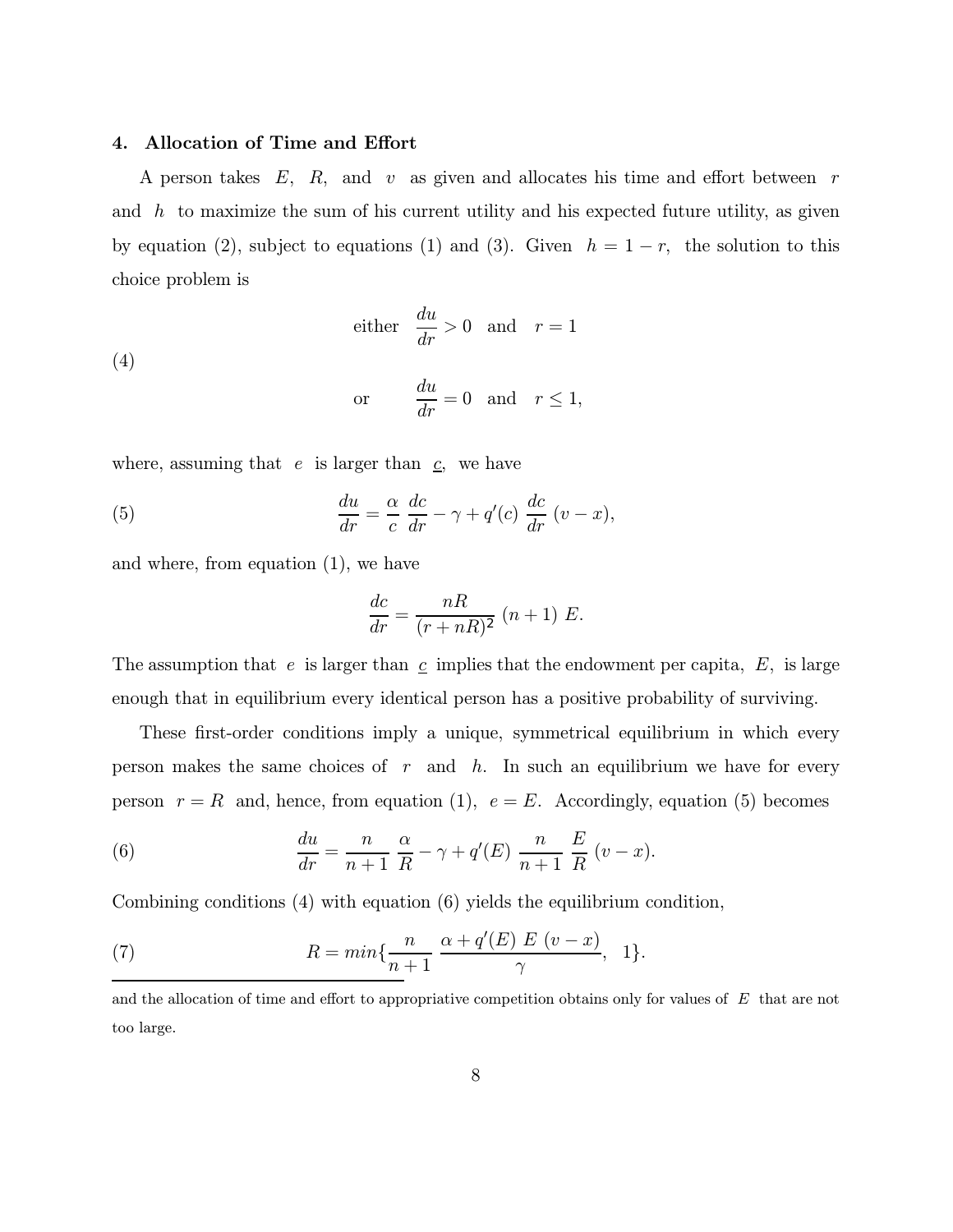For large values of  $n \neq$  equation (7) becomes in the limit

(8) 
$$
R = min\{\frac{\alpha + q'(E) E (v - x)}{\gamma}, 1\}.
$$

Equation (8) captures the main results of the analysis. This equation implies that  $R$ , the amount of time and effort allocated to appropriative competition, depends both on the current per capita resource endowment, E, and on the incremental value,  $v - x$ , that a person attaches to survival.

Consider these two effects in turn. First, for  $R$  smaller than one, holding  $E$  fixed, R is positively related to  $v - x$ . In other words, the more valuable is survival the more time and effort a person allocates to competition over the scarce resources that increase the probability of survival.

Second, for R smaller than one, holding  $v - x$  fixed, the relation between E and R involves the product of two factors,  $q'(E)$  and E. The factor  $q'(E)$  enters because the marginal effect of a person's consumption on his probability of survival is a decreasing function of his consumption. The factor  $E$  enters because the marginal effect of the time and effort that a person allocates to appropriative competition on the units of resources that he appropriates is an increasing function of the average endowment. The assumption that the product  $q'(c)$  c is a decreasing function of c, at least for values of  $q(c)$  that are not close to one, implies that the first factor dominates the second factor. Thus, holding  $v - x$ fixed, R is negatively related to E, at least for values of E that are not too large.<sup>12</sup>

Equation (8) also implies that R equals one for values of E and v such that

(9) 
$$
q'(E) E (v-x) \geq \gamma - \alpha.
$$

<sup>&</sup>lt;sup>12</sup>Equation (7) implies that R also is positively related to n. Thus, if a smaller endowment per capita were associated with a larger population, then  $R$  would be larger both because  $E$  is smaller and because n is larger. But, for large values of n the effect of n on R is small and vanishes in the limit. Also, from equation  $(8)$  we see that, if the survival probability did not depend on consumption, then  $R$  would not depend on E. Specifically, if  $q^0(c)$  were zero, then R would equal  $\alpha/\gamma$  for all values of E.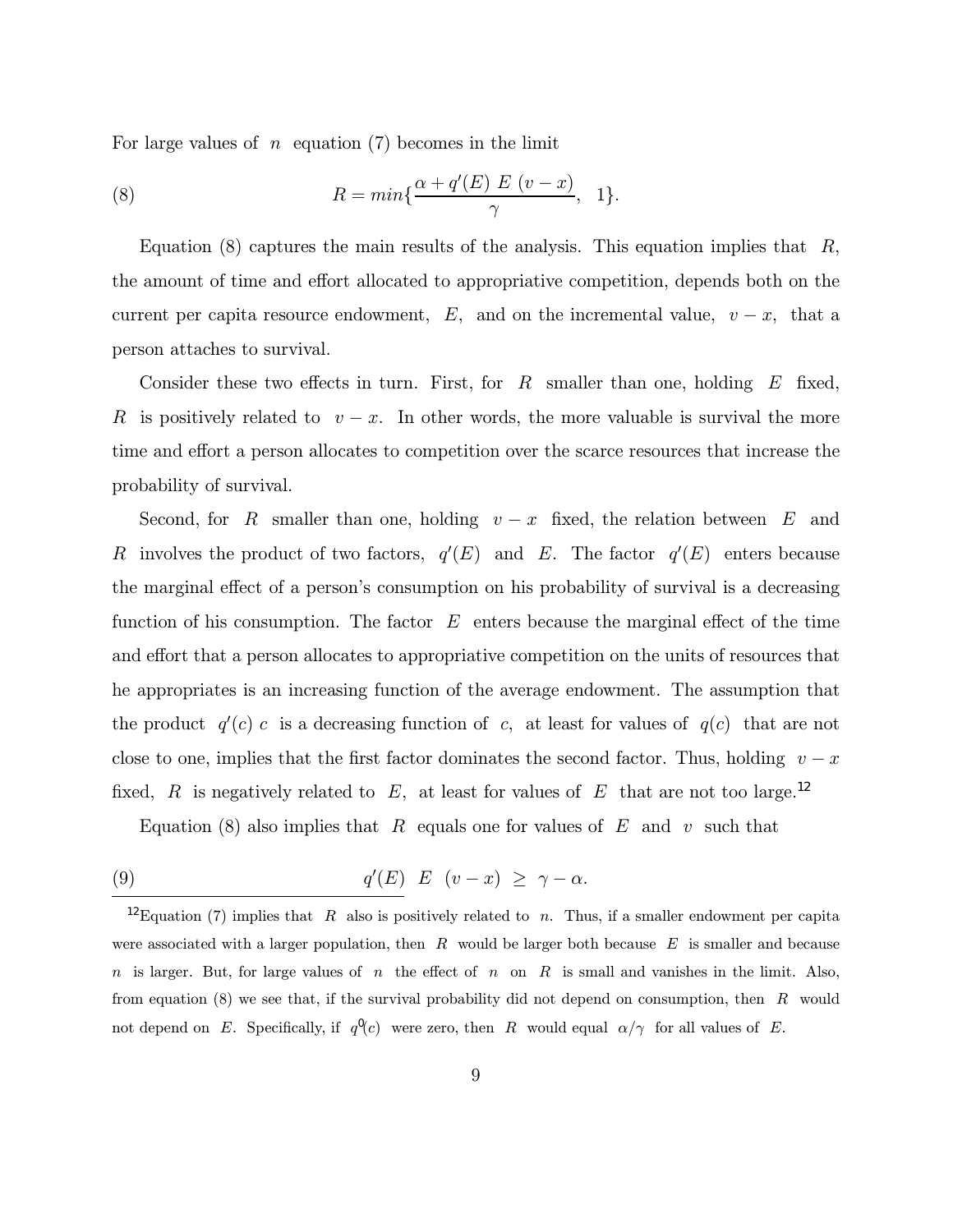Given that  $\gamma$  is larger than  $\alpha$ , condition (9) is satisfied for combinations of sufficiently small values of E and sufficiently large values of  $v - x$ . In other words, if resources are sufficiently scarce and the incremental value of survival is sufficiently large, then every person allocates all of his time and effort to appropriative competition.

#### 5. Transitory Resource Scarcity

Using equation (8) and condition (9) consider the effect of transitory resource scarcity on the allocation of time and effort to appropriative competition. Transitory resource scarcity means that the current per capita resource endowment,  $E$ , is both small and smaller than the permanent per capita resource endowment. Accordingly, with transitory resource scarcity current consumption is both small and smaller than future consumption possibilities. Because transitory resource scarcity does not affect future consumption, transitory resource scarcity does not affect the incremental value,  $v - x$ , that a person attaches to survival.

We have just seen in equation (8) that, holding  $v - x$  fixed, for R smaller than one, R is negatively related to  $E$ , at least for values of  $E$  that are not too large. Thus, equation (8) implies that transitory resource scarcity causes a temporary increase in the allocation of time and effort to appropriative competition. In fact, as we have seen, condition (9) implies that a small enough transitory realization of  $E$  causes people to allocate all of their current time and effort to appropriative competition. These results obtain because the dominant effect of transitory resource scarcity is to increase the current marginal effect of consumption on the probability of survival.

#### 6. Anticipated Future Resource Abundance

Again using equation (8) and condition (9), consider the effect of anticipated future resource abundance on the current allocation of time and effort to appropriative competition. Larger future resource abundance would imply larger future consumption and, hence, would cause people to attach a larger incremental value,  $v - x$ , to survival.

We have seen in equation (8) that, holding  $E$  fixed, for  $R$  smaller than one,  $R$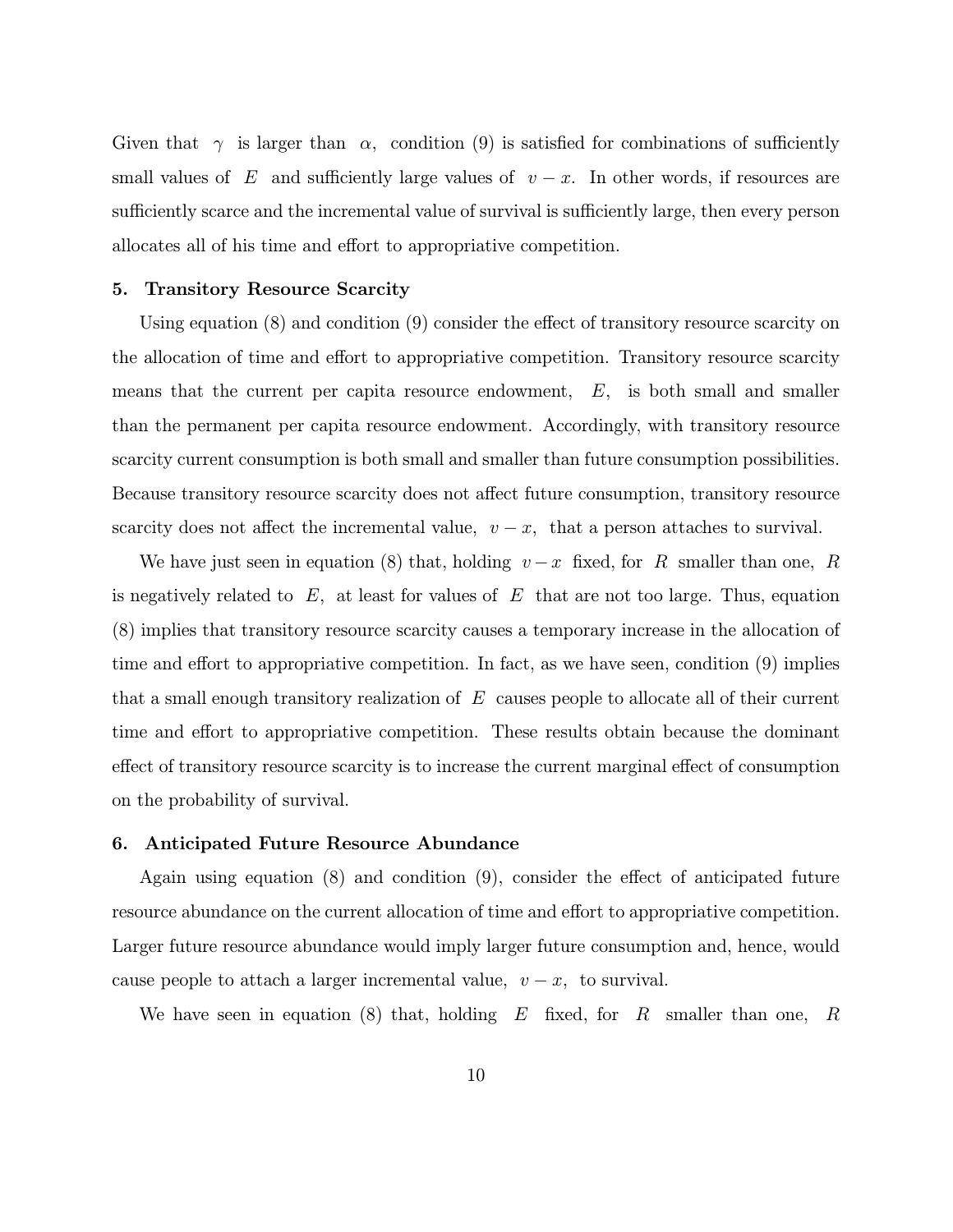is positively related to  $v - x$ . Thus, equation (8) implies that larger anticipated future resource abundance causes people currently to allocate more time and effort to appropriative competition. In this respect, the effect of larger anticipated future resource abundance is similar to the effect of transitory resource scarcity. In fact, condition (9) implies that, given E, a large enough value of  $v - x$  causes people to allocate all of their current time and effort to appropriative competition.

The effect of larger anticipated future resource abundance in causing people to allocate more time and effort to appropriative competition creates the possibility of a "paradox of anticipated abundance", by which we mean a negative effect of anticipated future resource abundance on the sum of current and expected future utility. Using equations (2) and (8) we calculate that, for  $R < 1$ ,

(10) 
$$
\frac{du}{d(v-x)}\Big|_E^{\frac{1}{2}} = -\gamma \frac{dR}{d(v-x)}\Big|_E^{\frac{1}{2}} + q(E) = -q'(E) E + q(E).
$$

Given that the product  $q'(c)$  c is a decreasing function of c, that  $q(c)$  is an increasing function of c, and that  $q(\underline{c})=0$ , equation (10) implies that  $du/d(v - x)$  is negative for small enough values of E and that  $du/d(v-x)$  is positive for large enough values of E.

These results say that, if resources are currently sufficiently abundant, then larger anticipated future resource abundance increases the sum of current and expected future utility. But, if resources are currently sufficiently scarce, then larger anticipated future resource abundance decreases the sum of current and expected future utility. This paradoxical outcome obtains because, with current resource scarcity, the marginal effect of consumption on the probability of survival is large. Hence, larger anticipated future resource abundance causes a large increase in the current allocation of time and effort to appropriative competition.

#### 7. Appropriative Competition in a Steady State

Finally, consider the effect of the resource endowment on the allocation of time and effort to appropriative competition in a steady state in which the per capita resource endowment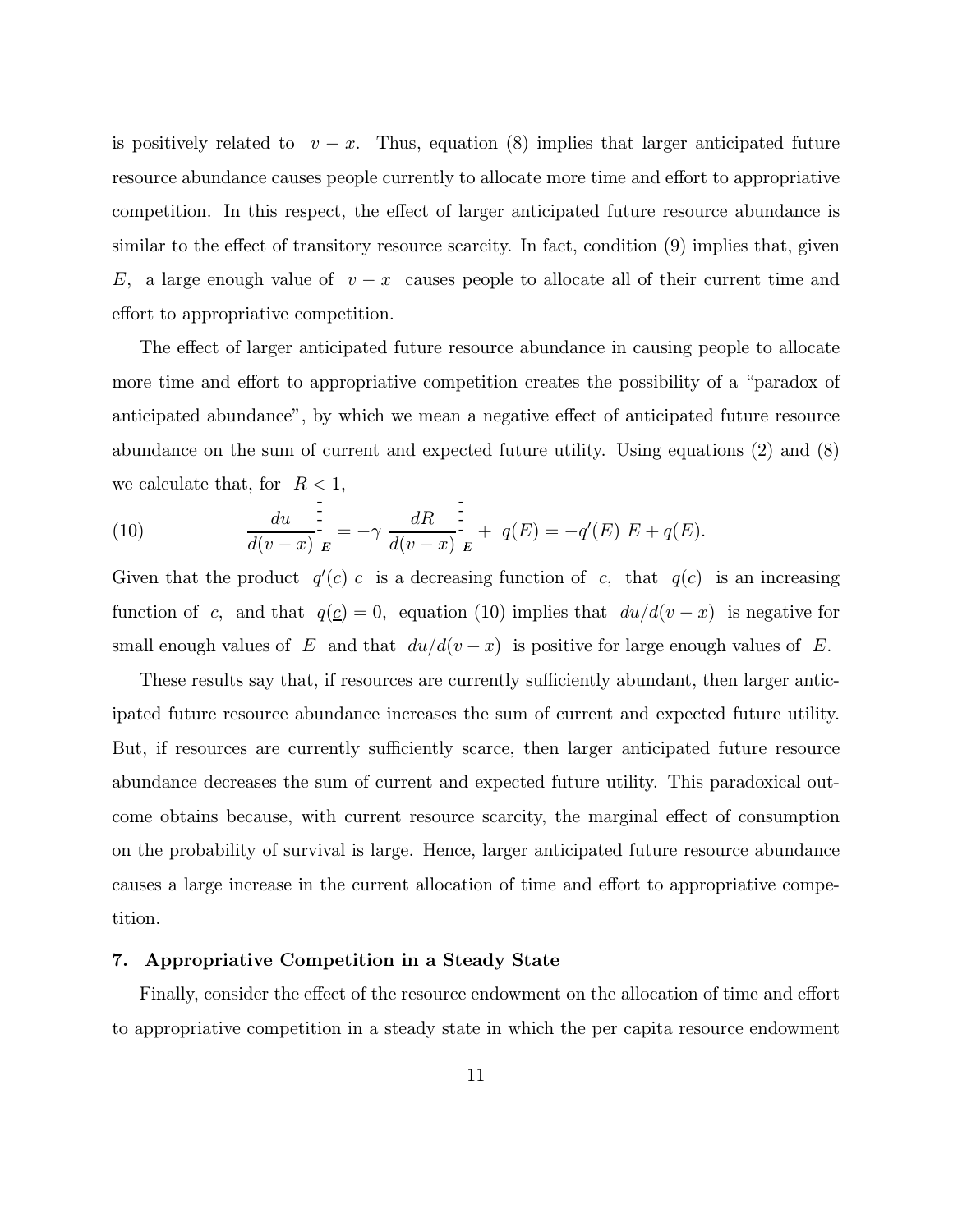is constant over time. Let ∗ denote a value that obtains in the steady state. As mentioned above, in a steady state the value,  $v^*$ , that a person attaches to survival equals  $u^*$ , the sum of his current utility and his expected future utility. Equating  $v^*$  and  $u^*$ , equation (2) implies that

(11) 
$$
v^* - x = u^* - x = \frac{\alpha \ln(E^*) + \gamma (1 - R)}{1 - s}.
$$

Solving equations (8) and (11) together for  $v^*$  and  $u^*$ , we obtain

(12) 
$$
v^* - x = u^* - x = max\left\{\frac{\alpha \ln(E^*) + \gamma - \alpha}{1 - q(E^*) + q'(E^*) E^*}, \frac{\alpha \ln(E^*)}{1 - q(E^*)}\right\}.
$$

Given that the product  $q'(c)$  c is a decreasing function of c, at least for values of  $q(c)$ that are not close to one, and that  $q(c)$  is an increasing function of c, the denominators of both of the fractions in equation (12) are negatively related to  $E^*$ . Thus, equation (12) implies that  $v^*$  and  $u^*$  are positively related to  $E^*$ , at least for values of  $E^*$  that are not too large. This result precludes a "paradox of abundance" in a steady state.

Equation (8) implies that the direction of the effect of  $E^*$  on  $R^*$  depends on the net of the negative effect of  $E^*$  on the product  $q'(E^*)E^*$  and the positive effect of  $E^*$  on the difference  $v^* - x$ . Solving equations (8) and (11) together for  $R^*$ , we obtain

(13) 
$$
R^* = min\{\frac{\alpha[1-q(E^*)]+[\alpha\ln(E^*)+\gamma]q'(E^*)E^*}{\gamma[1-q(E^*)+q'(E^*)E^*]}, 1\}.
$$

Equation (13) implies that  $R^*$  equals one for values of  $E^*$  such that

(14) 
$$
q'(E^*) E^* \frac{\alpha \ln(E^*)}{1 - q(E^*)} \ge \gamma - \alpha.
$$

Given that  $c > 1$  and that  $\lim_{c \to c} q'(c) = \infty$ , condition (14) is satisfied for sufficiently small values of  $E^*$  – that is, for values of  $E^*$  sufficiently close to  $c$ . Conversely, if  $\gamma$ is sufficiently large relative to  $\alpha$ , then condition (14) is violated for values of  $E^*$  that are not too small. In other words, condition (14) implies that in a steady state, if resources are sufficiently scarce, then people allocate all of their time and effort to appropriative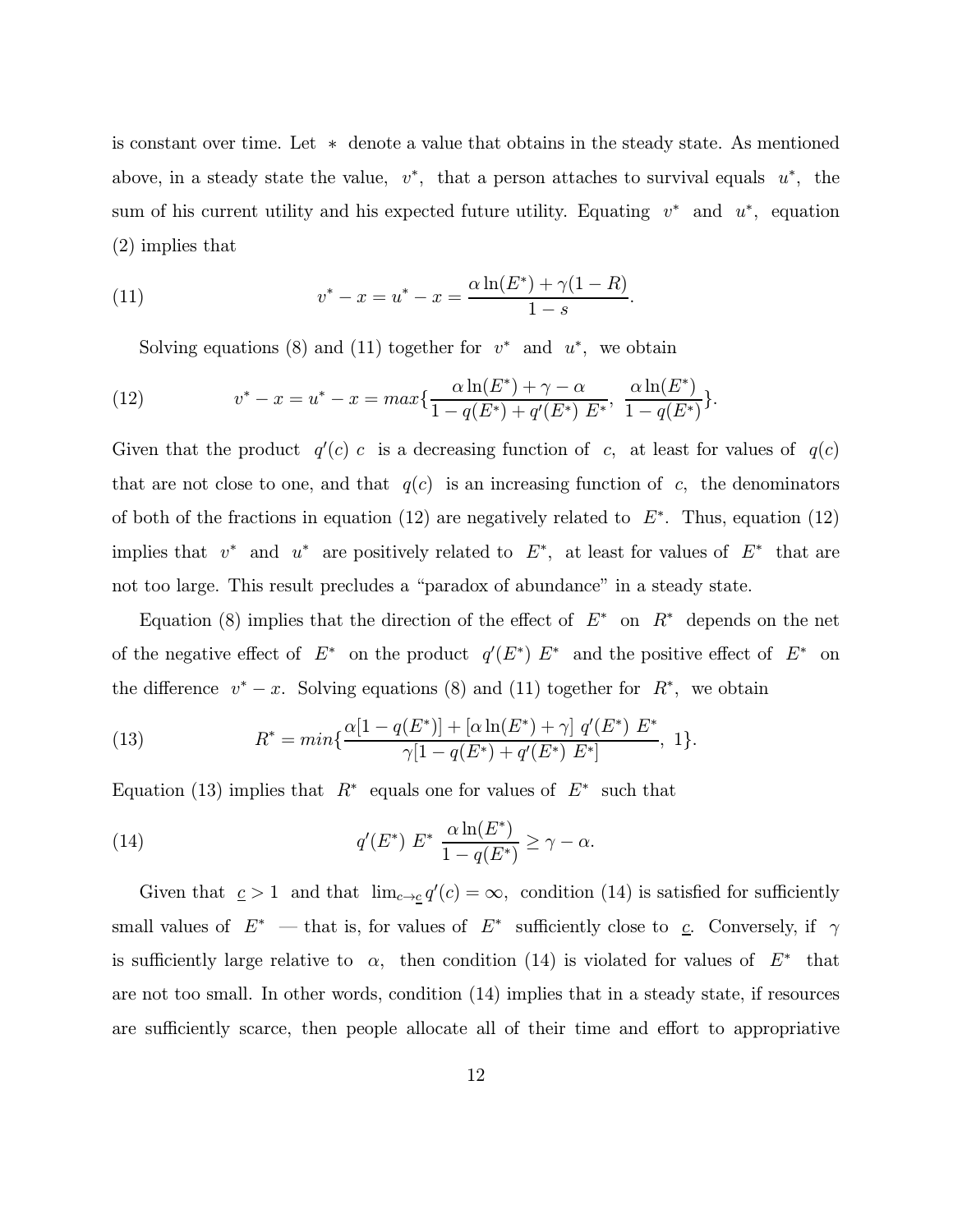competition. But, if the utility derived from leisure activities is sufficiently large relative to the utility derived from consumption, and if resources are not extremely scarce, then in a steady state people allocate some of their time and effort to leisure activities rather than to appropriative competition.

#### 8. A Production Economy

This section extends the analysis to allow for the allocation of time and effort to production. Specifically, in place of  $c = e$ , assume that the conversion of resources into consumables involves a Cobb-Douglas technology,  $c = \ell^{\beta}e^{1-\beta}$ ,  $0 < \beta < 1$ , where  $\ell$  is the fraction of his time and effort that a person allocates to the production of consumables. Now, instead of  $h = 1 - r$ , we have  $h = 1 - \ell - r$ . In the limit as  $\beta$  approaches zero, the analysis that follows becomes identical to the analysis in the preceding sections.

A person again takes R and E as given and now chooses r,  $\ell$ , and h to maximize the sum of his current utility and his expected future utility as given by equation (2), subject to equations (1) and (3). Given  $c = \ell^{\beta} e^{1-\beta}$  and  $h = 1 - \ell - r$ , the solution to this choice problem is

either 
$$
\frac{\partial u}{\partial r} = \frac{\partial u}{\partial \ell} > 0
$$
 and  $r + \ell = 1$ 

(15)

or 
$$
\frac{\partial u}{\partial r} = \frac{\partial u}{\partial \ell} = 0
$$
 and  $r + \ell \le 1$ ,

where, assuming that  $c$  is larger than  $c$ , we have

(16) 
$$
\frac{\partial u}{\partial r} = \frac{\alpha}{c} \frac{\partial c}{\partial r} - \gamma + q'(c) \frac{\partial c}{\partial r} (v - x),
$$

and

(17) 
$$
\frac{\partial u}{\partial \ell} = \frac{\alpha}{c} \frac{\partial c}{\partial \ell} - \gamma + q'(c) \frac{\partial c}{\partial \ell} (v - x),
$$

and where, from equation (1) and  $c = \ell^{\beta}e^{1-\beta}$ , we have

$$
\frac{\partial c}{\partial r} = (1 - \beta) \ (\ell/e)^{\beta} \ \frac{nR}{(r + nR)^2} \ (n+1) \ E,
$$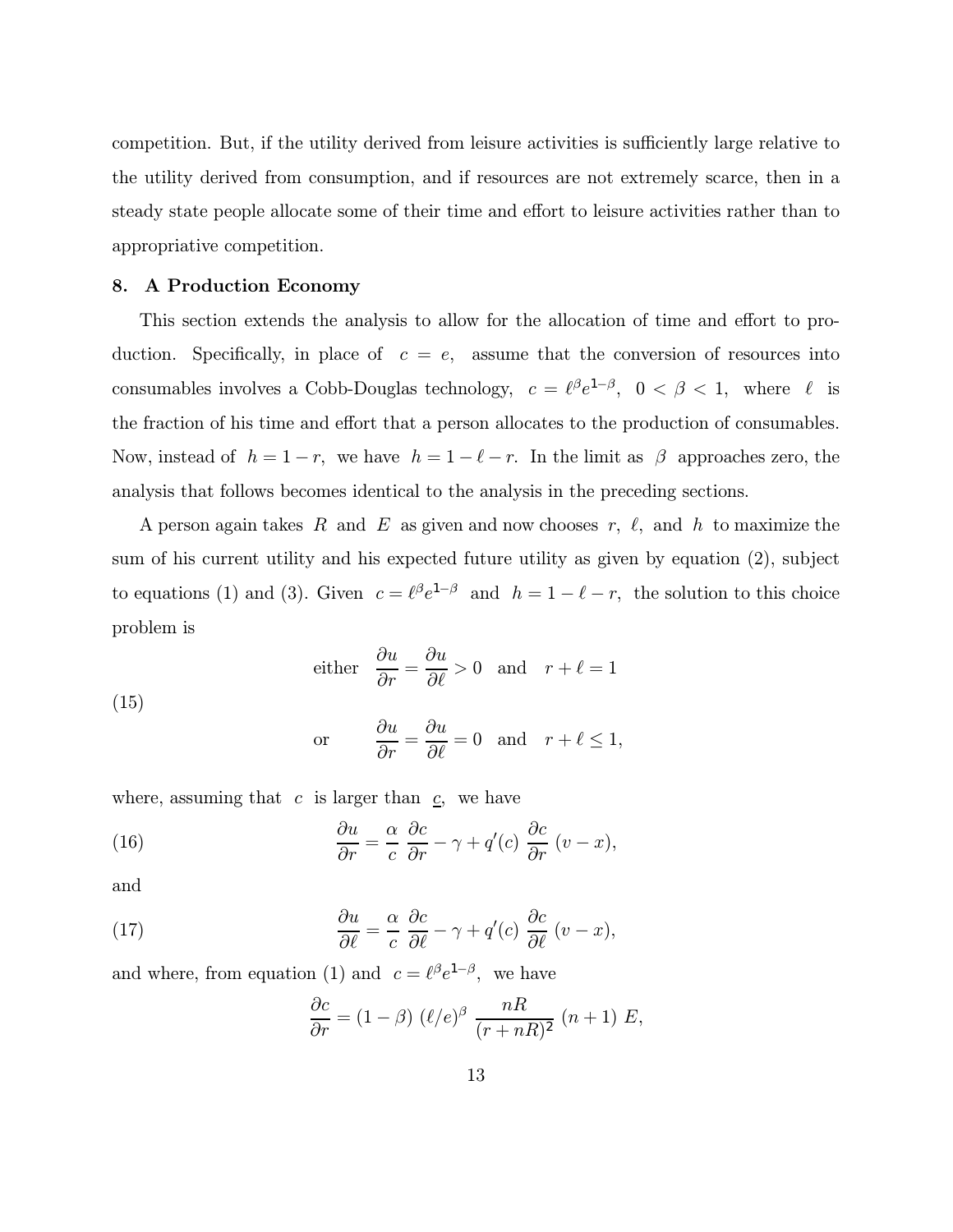and

$$
\frac{\partial c}{\partial \ell} = \beta \ (e/\ell)^{1-\beta}.
$$

These first-order conditions imply again a unique, symmetrical equilibrium in which every person makes the same choices. In such an equilibrium we have for every person  $r = R$ and, hence, from equation (1),  $e = E$ , and also  $\ell = L$ , where L is the fraction of time and effort that people on average allocate to the production of consumables. Accordingly, in equilibrium, we have  $c = L^{\beta} E^{1-\beta}$ , and for large values of n equations (16) and (17) become in the limit

(18) 
$$
\frac{\partial u}{\partial r} = \frac{\alpha(1-\beta)}{R} - \gamma + (1-\beta) q'(c) \frac{c}{R} (v-x),
$$

and

(19) 
$$
\frac{\partial u}{\partial \ell} = \frac{\alpha \beta}{L} - \gamma + \beta q'(c) \frac{c}{L} (v - x).
$$

Combining conditions (15) with equations (18) and (19) yields the equilibrium conditions,

(20) 
$$
L = \beta \ \min\{\frac{\alpha + q'(c) \ c \ (v - x)}{\gamma}, \ 1\}
$$

and

(21) 
$$
R = (1 - \beta) \min{\frac{\alpha + q'(c) c (v - x)}{\gamma}, 1}.
$$

Equation (21) is identical to equation (8) above, except for the factor  $1 - \beta$  in equation (21) and for the fact that c, which equals  $L^{\beta}E^{1-\beta}$ , appears in equation (21) in place of E. Similarly, in a steady state we now would have an equation for  $v^*$  that is identical to equation (11), except that  $c^*$  would appear in place of  $E^*$  and that  $1 - L^* - R^*$  would appear in place of  $1-R^*$ . Also, equation (20) implies that L can depend either positively or negatively on  $E$ , but that in either case c depends positively on  $E^{13}$ . Thus, using

<sup>&</sup>lt;sup>13</sup>To confirm this result observe that, because the product  $q^0(c)$  c is a decreasing function of c, equation (20) implies that  $L$  is inversely related to c. Consequently, with a larger value of  $E$ ,  $L$  cannot be sufficiently smaller to cause  $c$  to be smaller.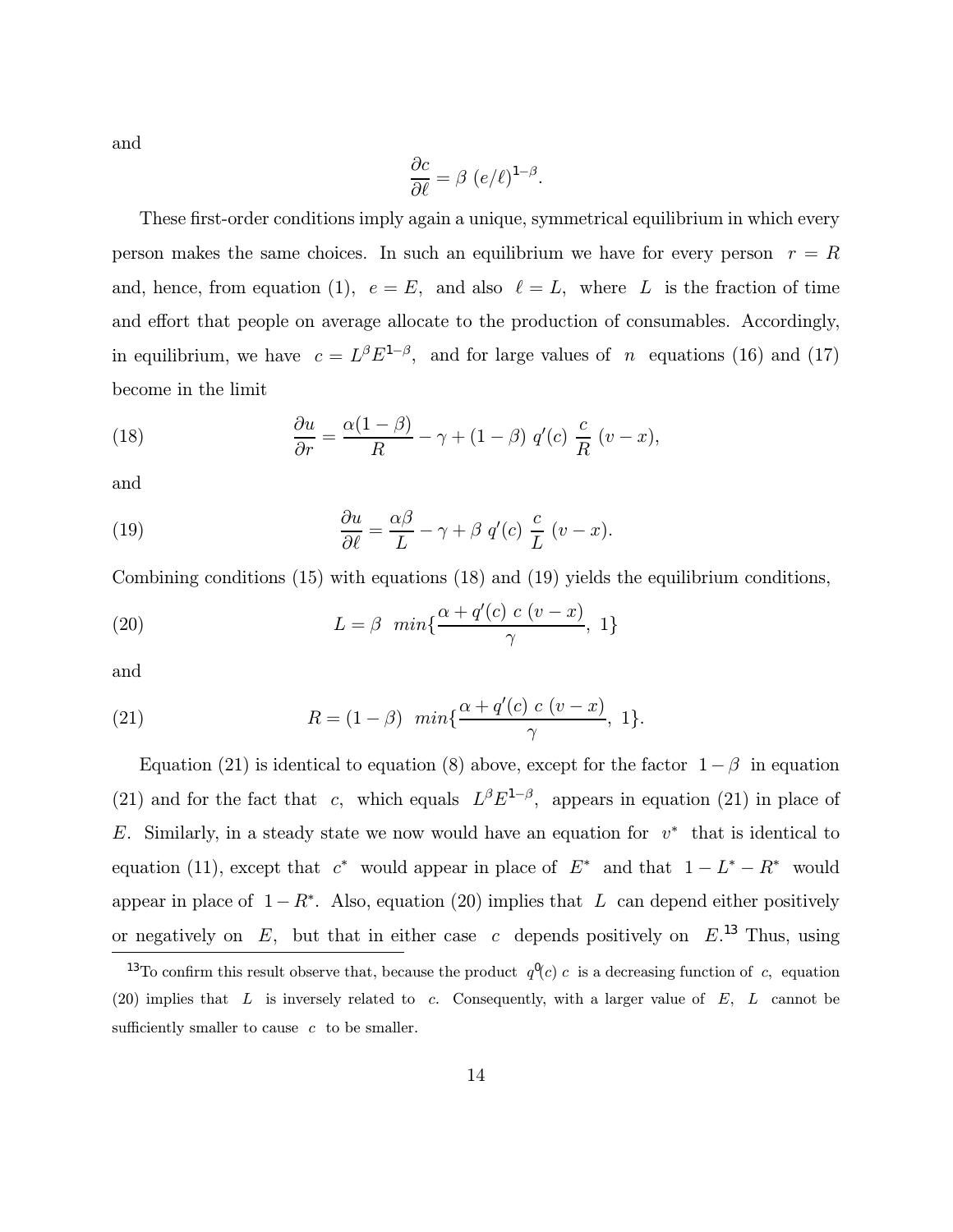equation (21), and equation (21) together with the equation for  $v^*$ , we obtain the same qualitative implications for the relations between  $R, E,$  and  $v$  as we did from equation (8) and from equation (8) and equation (11) together. The main new implication from extending the analysis to allow for a nontrivial production technology is that time and effort allocated to appropriative competition and time and effort allocated to producing consumables are complementary alternatives to the allocation of time and effort to leisure activities.

#### 9. Summary

This paper has formalized the commonsensical hypothesis that resource scarcity causes people to allocate a large amount of time and effort to appropriative competition. Our main innovation was to model explicitly the positive intertemporal effect of consumption on the probability of survival. The critical assumption was that this effect becomes stronger as resources become scarcer.

We found that the effect of resource scarcity in causing a large allocation of time and effort to appropriative competition obtains whether resource scarcity is transitory or permanent, but that this effect is larger if resource scarcity is transitory. Also, anticipated future resource abundance increases the incremental value attached to survival and, consequently, amplifies the current allocation of time and effort to appropriative competition. Interestingly, if resources are currently scarce, and, accordingly, current consumption has a strong marginal effect on the probability of survival, then larger anticipated future abundance can cause people to allocate sufficiently more time and effort to appropriative competition to result in a decrease in the sum of current and expected future utility, a "paradox of anticipated abundance".